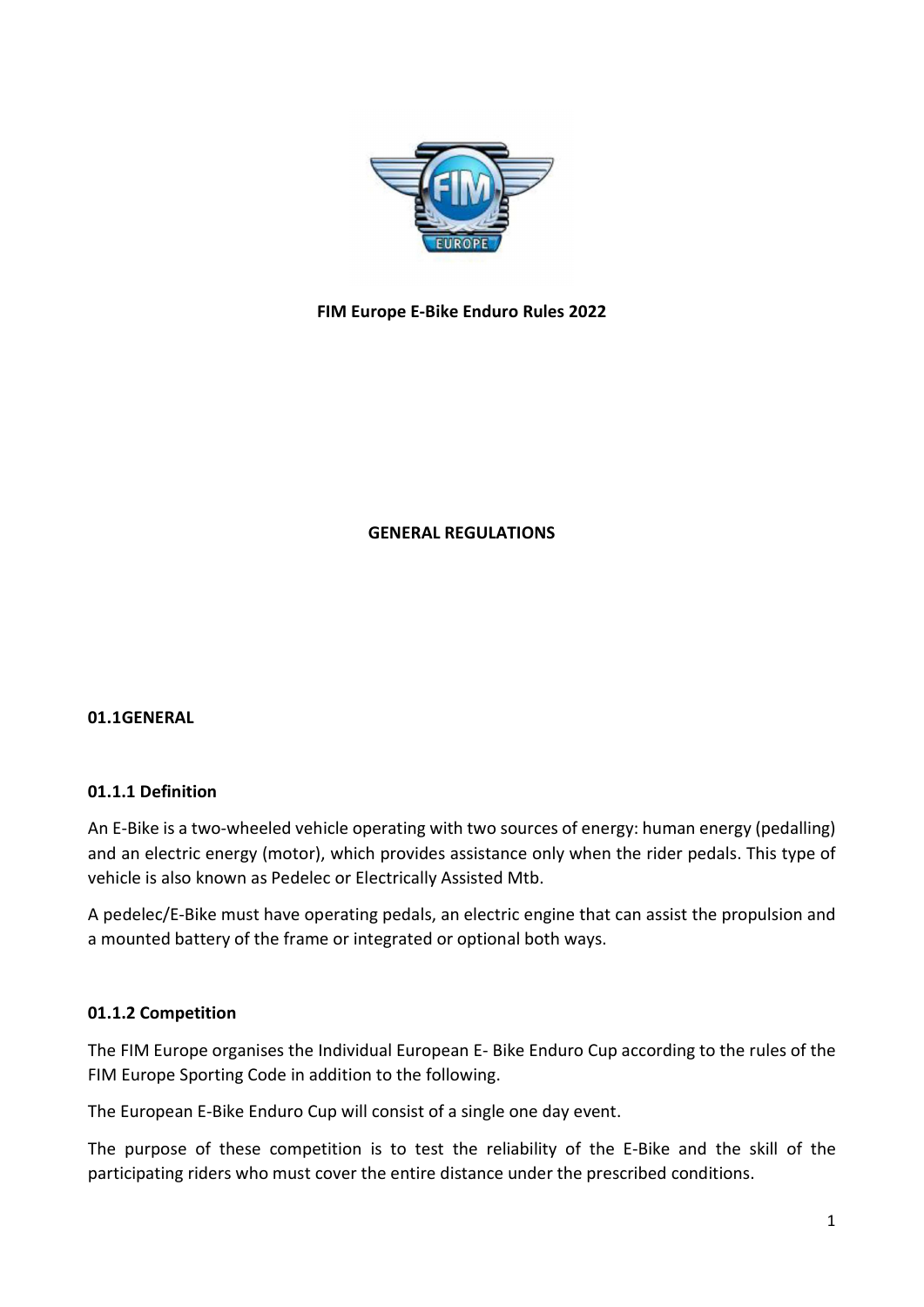The technical rules and the rules of the event are those specified in these rules and the FIM Europe Sporting Code, unless otherwise specified in the Supplementary Regulation.

The Supplementary regulation can have adaptations imposed by the local authorities and for the National Championship.

# 01.1.2 Rounds

Any FIM Europe E-Bike Cup, may -with the authorisation of the FIM Europe E-Bike Commissioninclude a National Championship. The machines in the National Championship must comply with FIM Technical Rules.

In this case the participants of the European Championship should start before the participants of the NC, in order defined in art. 01.17.1

# 01.1.3 Participation

To participate in the E-Bike European Cup a rider must be holder of a valid national licence and starting permission.

# 01.2 COURSE

The course must be practicable in all kinds of weather for any E-Bike. The total distance to be covered in the European Rounds must be not less than 50 Km.

The total time for a day of competition should not exceed 5h 00m.

These rules concerning the course can be adapted to be according with the requirements of the local authorities. In this case the organising FMN must give knowledge of it to the other FMN's.

# 01.3 PUBLICATION OF SUPPLEMENTARY REGULATIONS (SR)

The Supplementary Regulations (SR) shall contain important local details on such matters as the course, average speeds, safety conditions, entry fee, etc.

Two copies of the SR for an event must be sent to the FIM Europe Secretariat at least two month's before the event. In the situation where the FIM Europe Secretariat does not receive the SR within the specified time frame of two months, the FMNR responsible for the event will be fined 130  $\epsilon$ .

Once approved, a copy of the SR will be returned to the FMNR and a copy will be sent to the Jury President. The SR must also be sent to all FMN's and Commission members at least 30 days before the event.

The organizers must show the FIM Europe-logo in the supplementary rules of each race.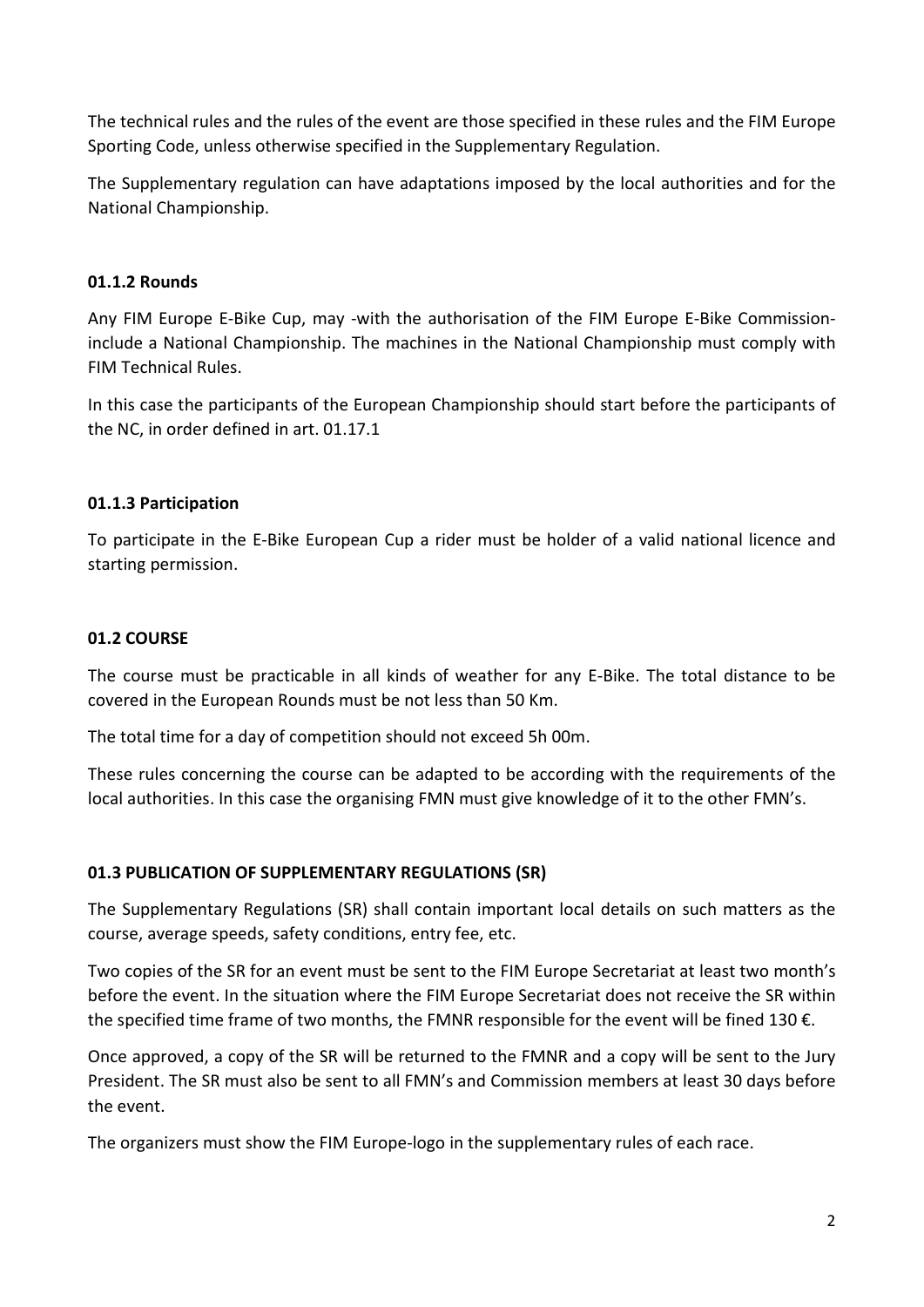## 01.4 JURISDICTION

### 01.4.1 Jury

An International Jury composed in conformity with the dispositions of the FIM Europe Sporting Code (see art. 50) will supervise the event.

The FIM Europe E-Bike Commission nominates the President of the Jury.

The second member of the Jury is proposed by the FMNR. Should the Jury be required to make a disciplinary or arbitration decision, a third member of the Jury shall be selected by the FMN delegates present, among themselves. This third member shall be as far as possible neutral.

## 01.4.2 Licence

All the members of the Jury must be holder of a FIM or FIM Europe Sporting Steward licence for E-Bike, and will have the same obligations as defined in the FIM Europe Sporting Code.

## 01.4.3 Costs

The travel and the accommodation cost of the Jury President are supported by the FIM Europe.

### 01.4.4 Jury Meetings

The first Jury Meeting must be held the day before the start of the Technical Verification and the last one after the prize giving ceremony. If a Jury report states that an event is not being run in accordance with the FIM Europe rules, it is possible, by decision of the E-Bike Commission, to inflict a penalty up to 200% of the inscription fee.

### 01.4.5 FMN-Delegates and Manufactures Observer

FMN-Delegates In accordance with the FIM Europe Sporting Code art 50.6.

One representative, elected by the motorcycle manufacturers and who is holder of an FIM/FIM Europe Manufacturer's licence will be admitted as an Observer to the open Jury Meetings.

### 01.5 PRIZES

### 0.1.5.1 Race prizes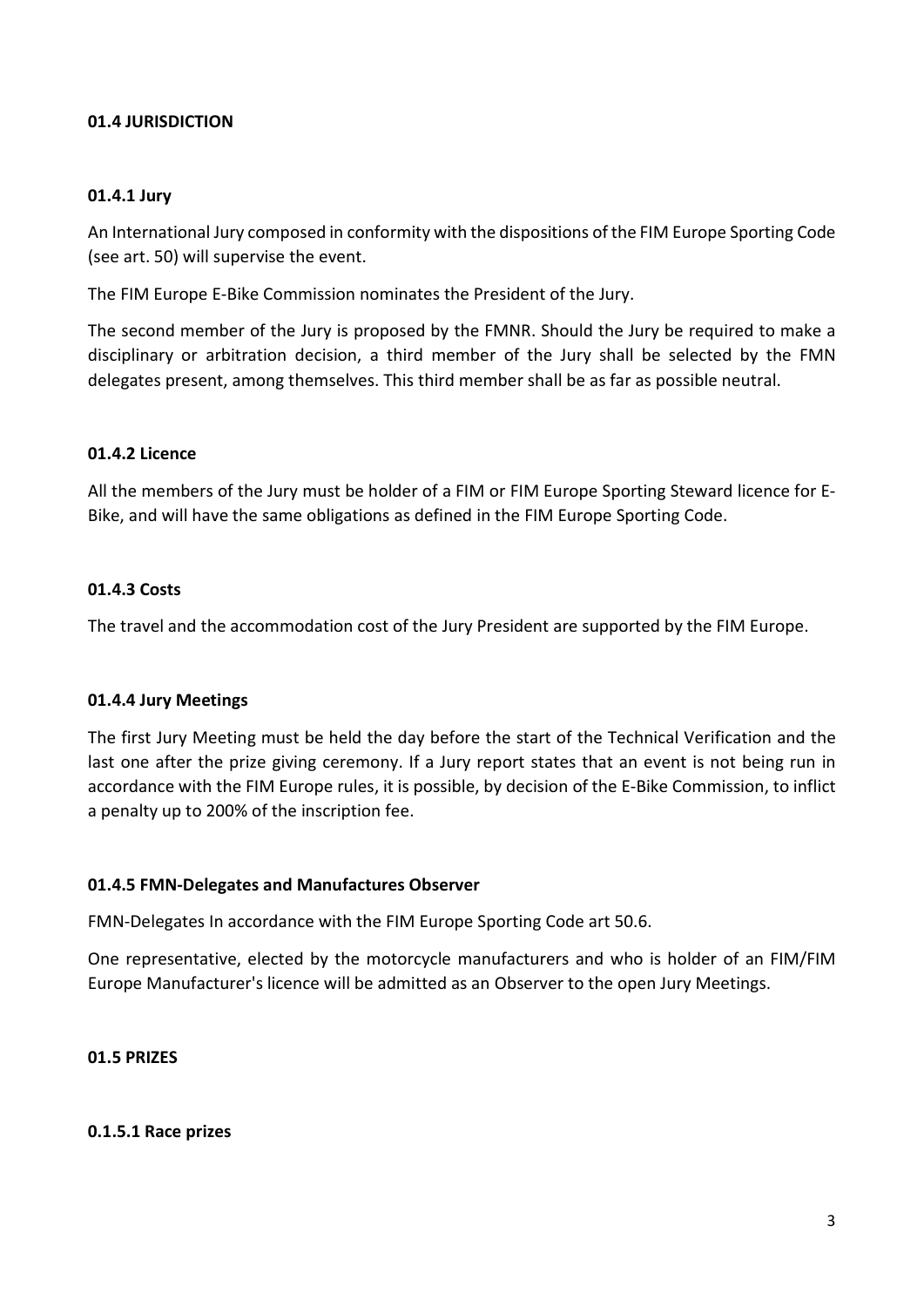The prizes at each individual round will be at discretion of the organizer, but must be a minimum of three in each individual classification with more than five participants. For less number of participants in a class there need only be a minimum of one prize each.

At the end of the year there will be medals for the first three places in each individual classification.

# 01.5.2 Presence to ceremony

All riders eligible for awards must be present to this ceremony, which should take place no later than two hours after the last rider's arrival. In case of absence, the rider will be obliged to pay a penalty of 100 Euro to the FIM Europe. If he does not pay this penalty before the next event, he will be disqualified from that event and may also face disciplinary action if it should be the last round of the Championship, through their FMNs.

If the Prize-giving ceremony does not take place within the stipulated two hours, the rider is allowed to leave without any penalty.

# 01.6 CALCULATION OF THE RESULTS FOR THE CHAMPIONSHIPS

# 01.6.1. Point scoring

The fifteen best riders classified in each class and the fifteen best riders in overall classification will be awarded with points according to the following scale at the end of each competition.

20 p. – 1st, 17 p. – 2nd, 15 p.-3rd, 13 p. – 4th, 11 p. – 5th, 10 p. – 6th, 9 p. – 7th, 8 p. –8th, 7 p. – 9th,

6 p. – 10th, 5 p. – 11th, 4 p. – 12th, 3 p. – 13th, 2 p. – 14th, 1 p. – 15th

In case of ties in the results at the end of a day, the riders concerned will each receive the time to be awarded for this place, and the next classified rider will receive the time according to his position.

For example:

Rider A 28'20" – 20 points, Rider B 28'20" – 20 points, Rider C 30'00" – 15 points

For final classification, it is only possible for a rider to gain points in one category and class during a year.

# 01.6.2 Winners

The winner, the European Individual Champion of a class, or a category, is the rider with the highest number of points, considering art 01.1.2. and art 01.7.1. In case of a tie, the rider with the most victories and then highest placings in the scoring days will be placed first and so on until the statement is broken. If the draw subsists the winner will be the rider with the higher score in the last race.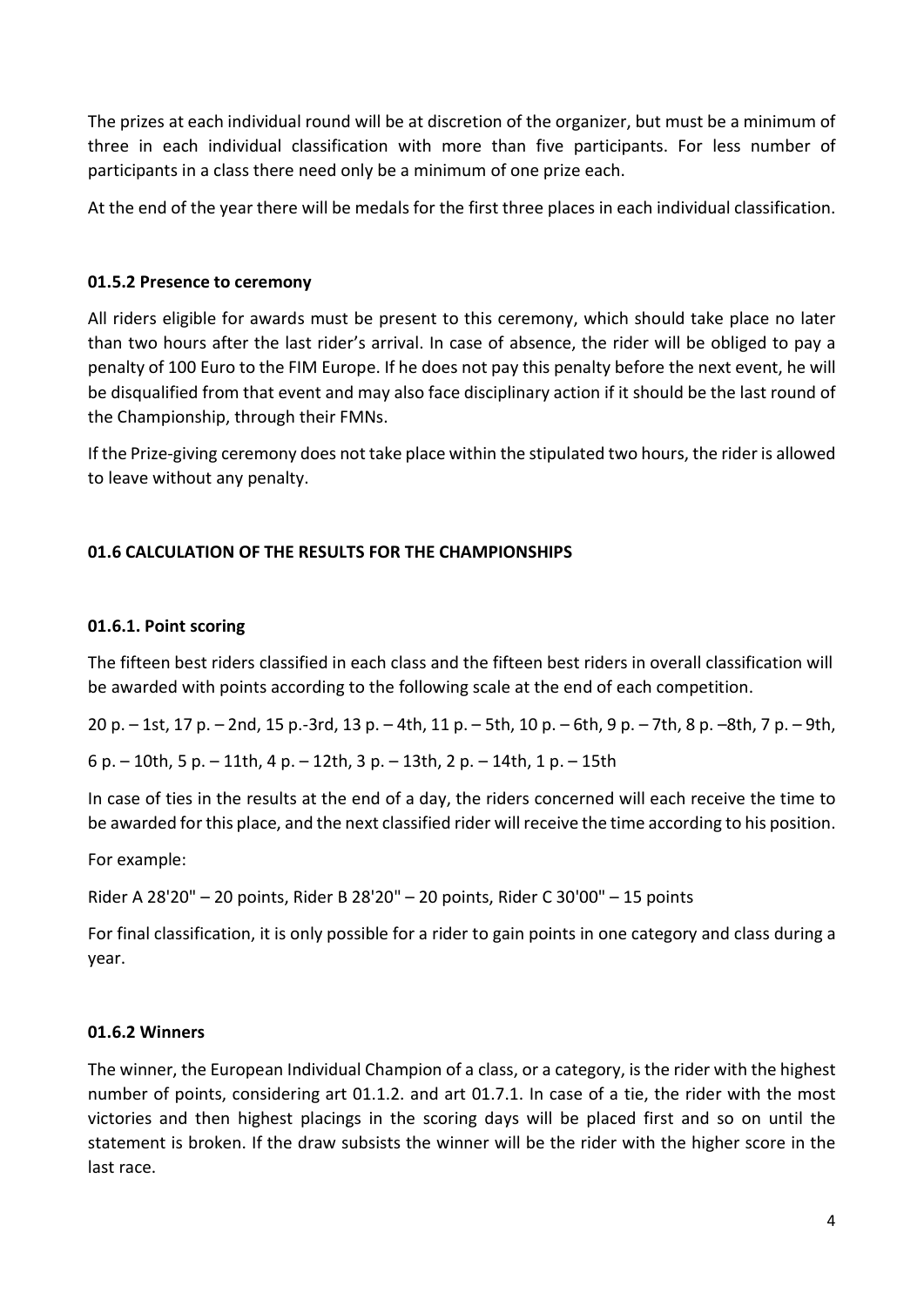## 01.6.3 Overall European winner

The overall European Champion is the rider with the highest overall championship points score.

The individual classification is established by adding the correspondent points of each races.

The winner of the Overall European Championship is the rider with highest number of points. In case of a tie, the rider with the most victories in the scoring days will be placed first and so on until the statement is broken. If the draw subsists the winner will be the rider with the higher score in the last race.

# 01.7 PLACINGS AND RESULTS (PREMATURE STOPPAGE)

If any event is stopped prematurely by the Jury it cannot be re-run.

If any event is stopped before the majority of riders have completed at least half the total distance, the event will be declared null and void.

If any event is stopped at a later stage the Jury shall decide whether the event is null and void or declare such results and awards as they consider justified according to the circumstances.

### 01.8 ENTRIES

### 01.8.1 Entry form

The entry form shall clearly identify for which class the entry is valid.

The entry form may be sent by email, fax or post and must be received 20 days before the event and payment of entry fee must be done 20 days prior to the event. The organiser must display on a Web site identified in the Supplementary Regulations, the Provisional Entry list – 15 days before the event.

### 01.8.2 Entry Fees

The maximum entry fee per rider for Round is € 30,00 and must be paid at the latest 20 days before the start of the event.

### 01.8.3 Number of entries

Any meeting may be cancelled if the number of entries received is insufficient.

The Organizer and/or the FMNr is also entitled to set a limit to the number of entries to be accepted and the number will be published in the S.R.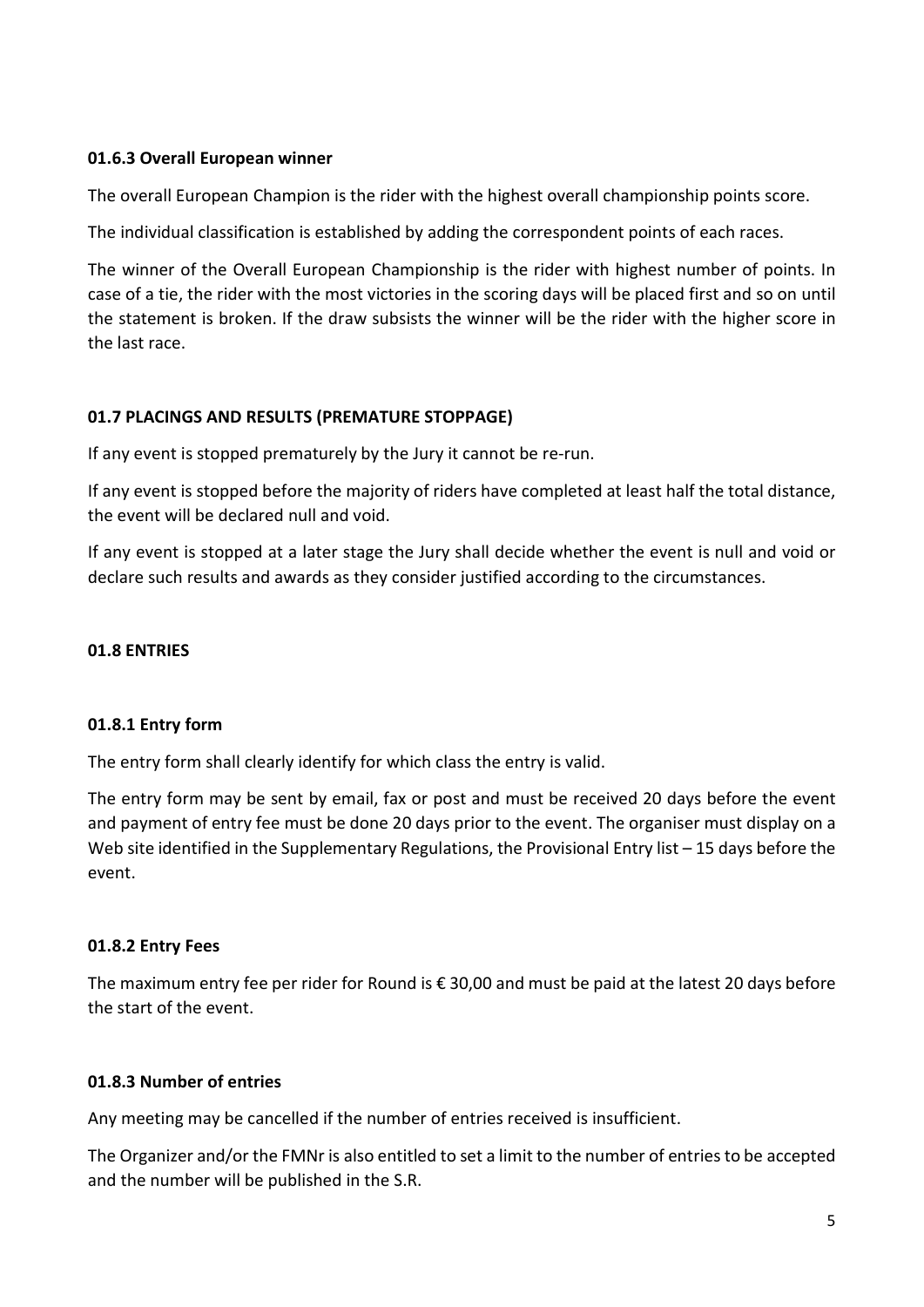If there are too many inscriptions, the method used by the organizer to select the entries will be stipulated in the S.R. Priority must be given to riders, who have, up to the closing date for entries, obtained points in previous Championship events during the current season, and riders who were placed among the first six in the Championship of the previous year.

Any cancellation confirmed by a written justification will have the entry fee totally reimbursed providing the absence is confirmed at least three days before the administrative inspections.

The reimbursment shall be given to the official delegate if present, or sent electronically back to the riders or Federation within 15 days of the event. This reimbursement fee may have bank expenses deducted.

# 01.8.4 Closing date and refusal of entries

In accordance with the FIM Europe Sporting Code.

# 01.9 CATEGORIES AND CLASSES

## 01.9.1 Classes

There will be three classes:

E1: E-Bike equipped with a motor with a maximum continuous rated power of 250W. No assistance limit. No throttle. Its minimum weight is 18 kg and its maximum 30kg.

E2: E-Bike equipped with a motor with a maximum rated continuous power over 250W. No assistance limit. No throttle. Its minimum weight is 18 kg and its maximum 34kg.

E3: E-Bike equipped with a motor with a maximum rated continuous power over 250W. No assistance limit. Throttle admitted. Cut out switch. Maximum weight 40kg.

# 01.9.2 Categories

There will be four categories in E1:

E1J (riders born from 1997 to 2004)

E1 (riders born from 1982 to 1996)

E1S (riders born before 1.1.1982)

E1W (Women riders)

There will be one category in E2.

There will be one category in E3.

Category E2 and E3 will not count for the overall classification.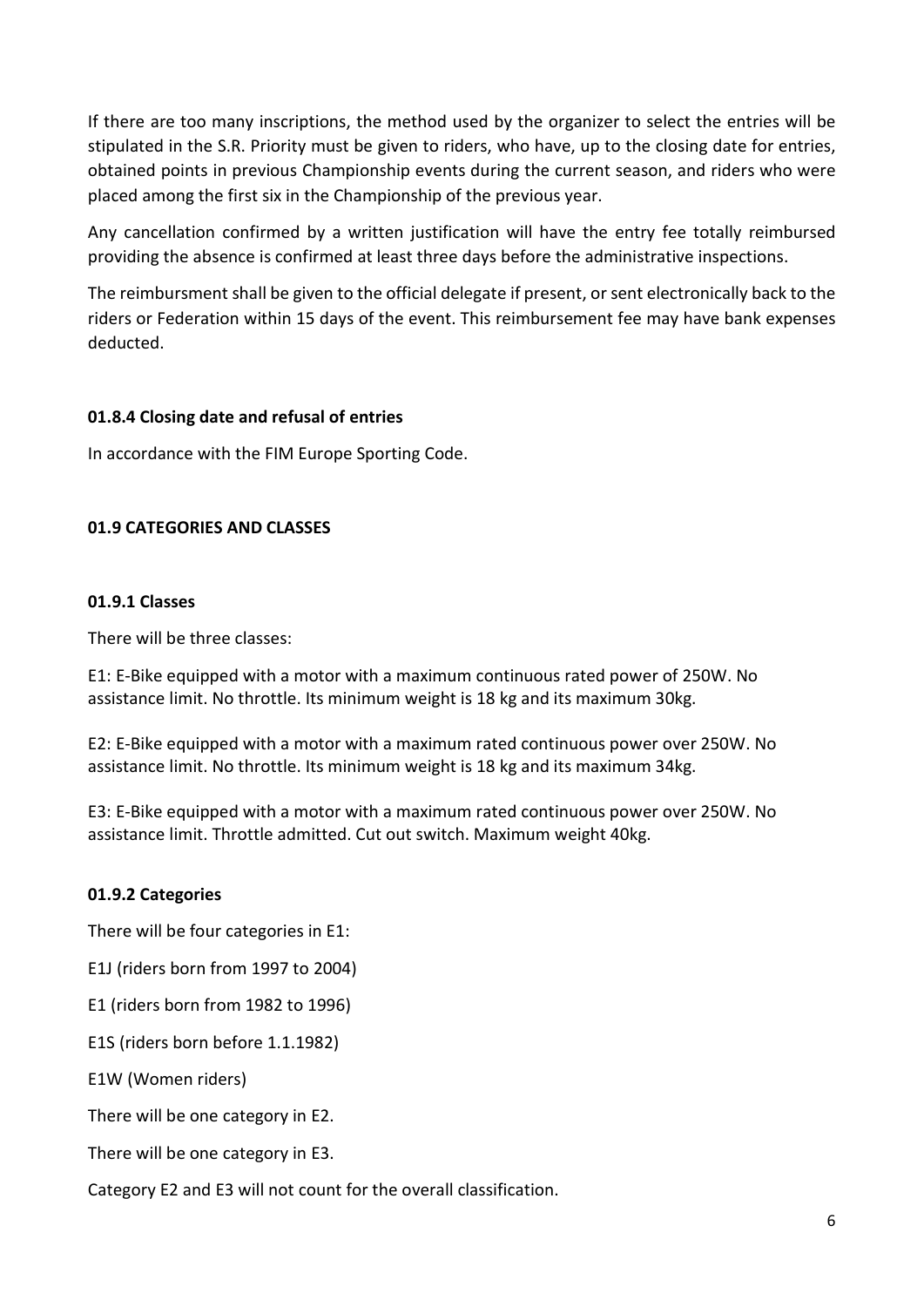## 01.9.3 Class numbers

E1J from 101

E1 from 201

E1S from 301

E1W from 401

E2 from 501

E3 from 601

## 01.10 PRELIMINARY EXAMINATION

## 01.10.1 Administrative & Techinical Verifications

Preliminary Inspections (Administration & Technical) should be carried out under the time indicated in SR.

The timetable should be published by the Organiser on a Web site identified in the Supplementary Regulations – 15 days prior to the event.

At administrative inspection the rider must submit his Rider's Licence, confirmation of entry fee payment, completed entry form, Starting permission, Proof of Insurance from their FMNs.

Riders are required to sign a declaration certifying that the frame, engine and battery pack of their vehicle comply with the original distributed on the market.

The rider is allowed to change any unmarked parts anywhere on the course.

# 01.10.2 Protective Equipments

### 01.10.2.1 Helmet

Wearing an helmet with a chin strap is mandatory.

The riders must wear an helmet with one of the following specifications: EN1078, 22/05 P, 22/06 P, Snell M 2015M 2020 D(USA)/R(EU), JIS T 8133:2015 Type 2

EN1078 Full Face is mandatory on Special Tests.

Wearing a mask or goggles is recommended. Tear-offs are prohibited.

### 01.10.2.2 Back protection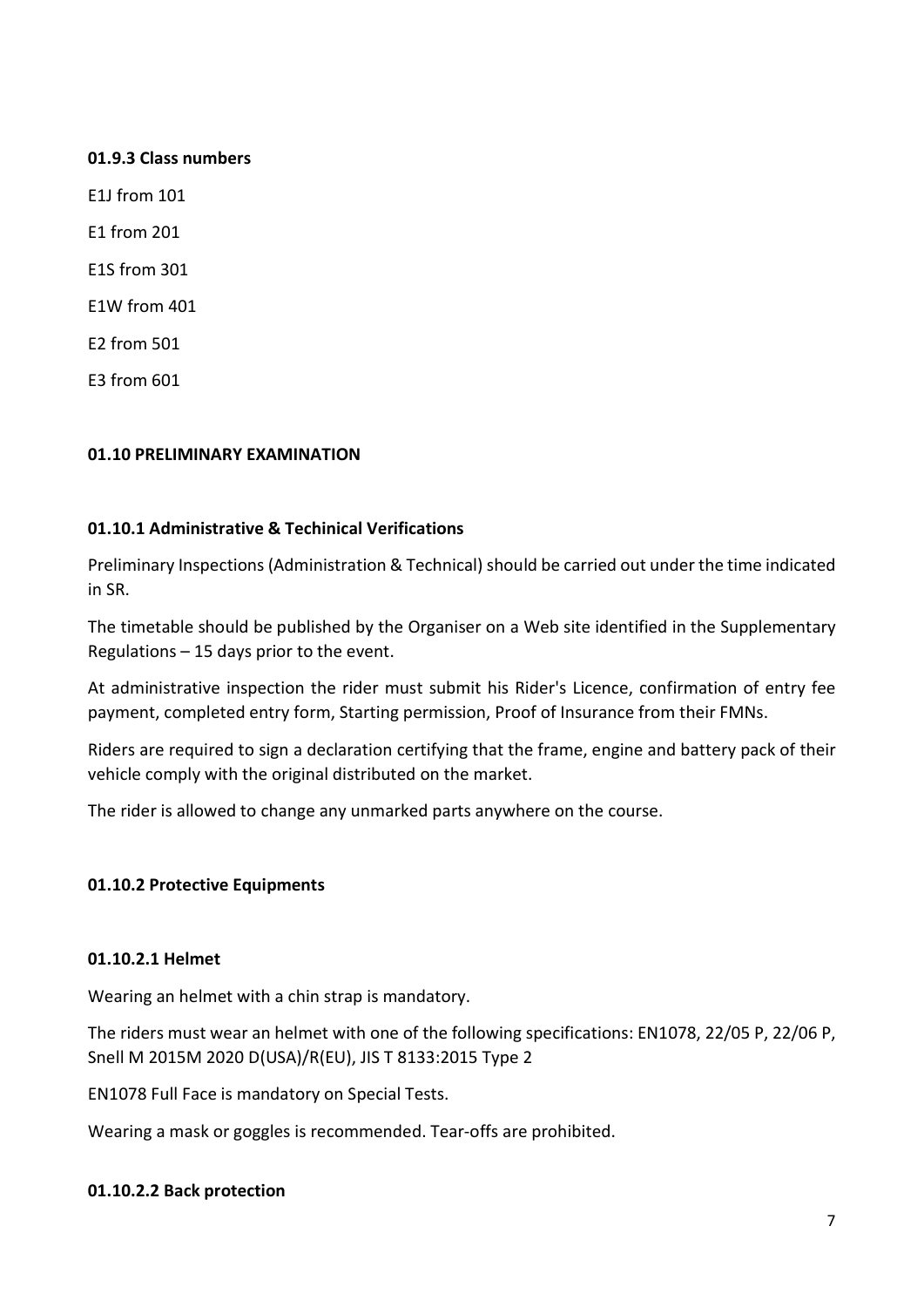Wearing back protection is mandatory. This protection can be worn by the rider directly on the body or integrated into the backpack used throughout the event.

Back protection must comply with EN.1621-2.

Competitors are responsible for their safety and must always wear personal protective equipment in accordance with the FIM regulations when on their E-Bikes.

# 01.11 EXAMINATION OF E-BIKES DURING THE MEETING

The Officials may control, at each time check, one or more marked parts on every machine.

If any marking is missing or if a doubt exists, the officials in charge at the time check will mark the part concerned with a different colour paint or with a non removable sticker and at the final control of the day, the Clerk of the Course will examine the machine and submit a report to the International Jury, on the action taken. If a violation is found, the rider concerned will be excluded.

Each machine shall, prior to being allowed to leave the working area, be in a complete condition to the satisfaction of the Technical Steward. All work to satisfy this requirement will be carried out in the working area with no additional time allowance being given.

# 01.12 CHANGE OF E-BIKE

After the closing date for inscriptions, any change in the make or the class of the E-Bike will be subject to a written application, fully stating the reasons. Application for a change must reach the Clerk of the Course not later than 24 hours before the official examination time of the machine and must be approved by a decision of the International Jury.

# 01.13 STARTING

# 01.13.1 Order of starting

For all event of the Championship the starting order shall be as follows:

- 1 E3
- 2 E2
- 3 E1
- 4E1S
- 5E1J
- 6 E1W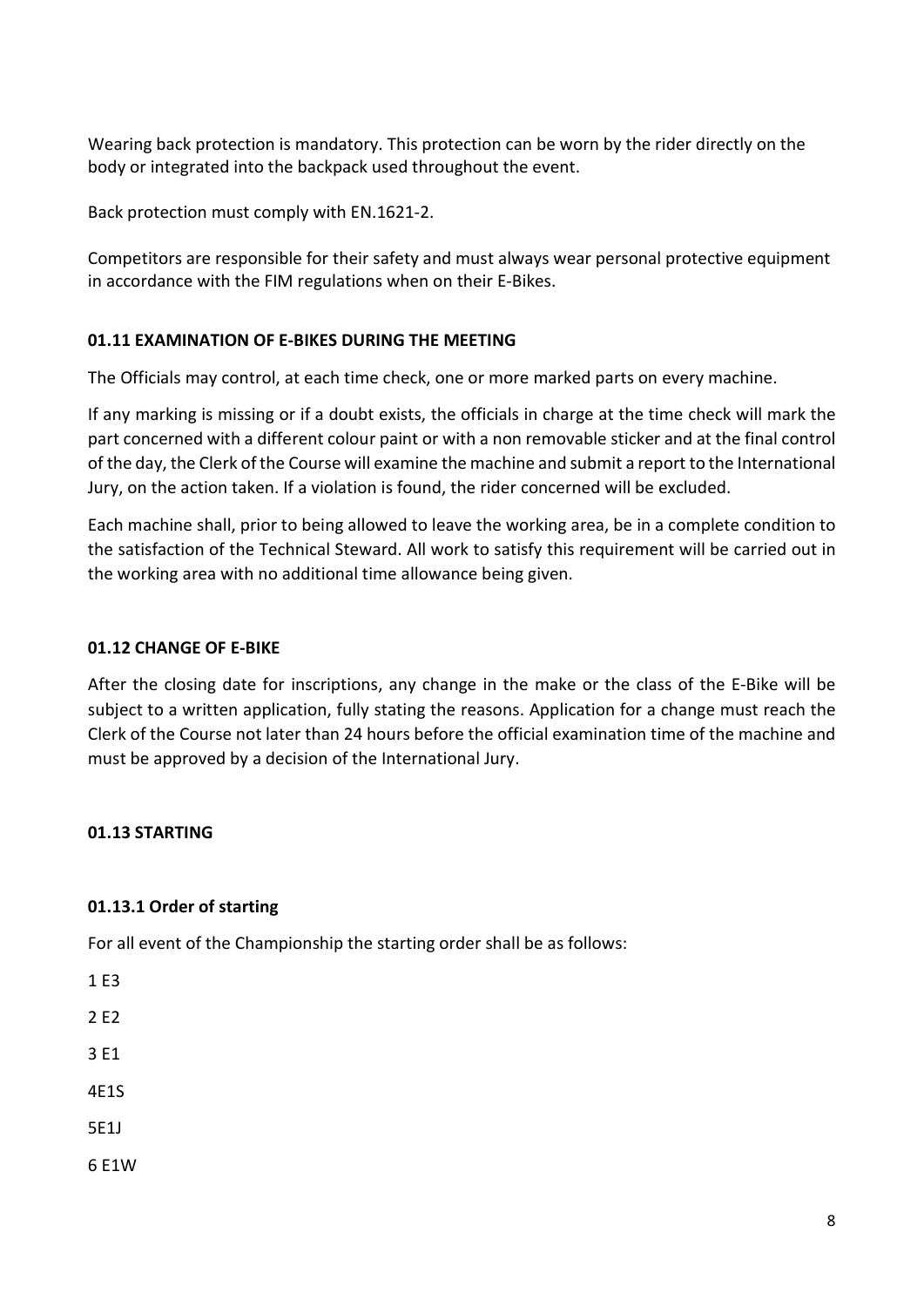The numbers of riders starting at the same time can be between 2 and 4 depending on the numbers of participants and the conditions of the course.

From the second event onwards the riders will start class by class in their respective classes following the order determined by the provisional classification of the previous rounds.

# 01.13.2 Starting procedure

At the beginning of the race, the starting signal will be given at the exact time a rider is due to start. Within one minute after the starting signal has been given, the rider must start and cross the starting line.

# 01.13.3 Delayed start

If a rider is not on the starting line when the signal to start is given, he will not be penalised as long as he brings his E-Bike to the starting line and crosses the second line within one minute after the signal for his start was given. Riders arriving more than one minute late at the starting line will be penalised 1 minute per minute late. The minute in which the riders arrive at the start line will be considered as the new start time and before the minute expires, they must observe the start procedure

# 01.13.3 Missed start

Riders being late more than 15 minutes late will be classified as retired and will not be allowed to start.

# 01.14 RECHARGING

Recharging the batteries is allowed during the race.

The use of an environment mat, or other effective device, is obligatory to be used where servicing of machines is permitted by the organiser. The penalty for breach of this regulation will be a fine of € 70,– for each offence.

The minimum dimensions of the mat will be at least equal to the wheelbase of the E-Bike and of the width of the handlebars. This mat will be composed of a waterproof sole and of an absorbent textile.

# 01.15 UNAUTHORISED CONTACTS

It is forbidden for riders, under penalty of exclusion, to be accompanied anywhere on the course or to receive or transmit communications by radio.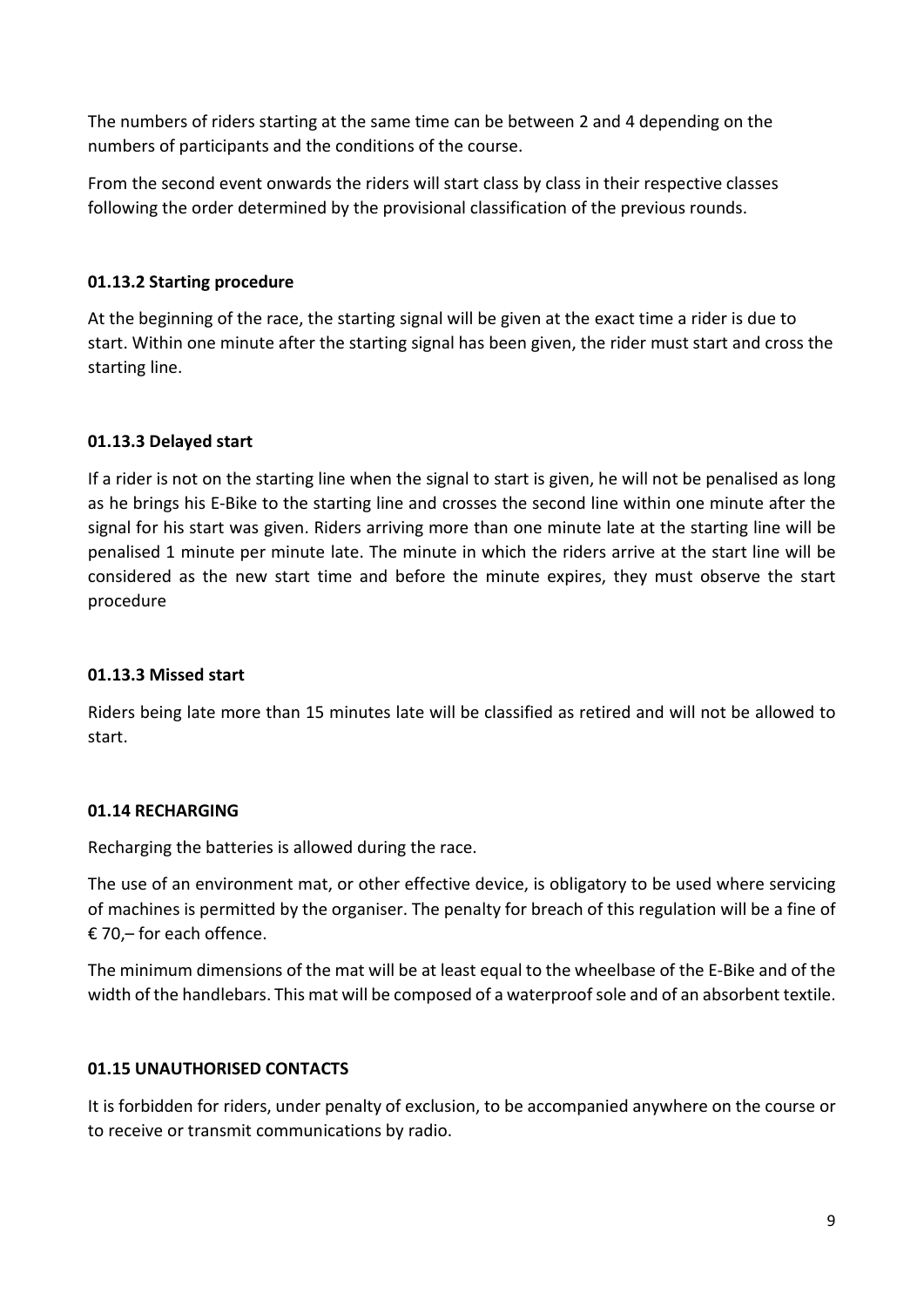## 01.16 RETIREMENTS

Any rider who has retired from the meeting must obliterate the number plates or remove them and must not continue the route in the company of, or in proximity to any other rider. If this rule is broken, the rider may be suspended and any rider(s) he accompanied may be excluded.

## 01.17 ROUTE MARKING

## 01.17.1 Official route

The official route, which must not be left for any reason whatsoever, will be marked. The official distances must be considered to be correct. If a rider fails to follow the official route which is indicated on route cards or if he drives against it, he may be excluded or penalized by time.

## 01.17.2 Definite route

In those cases where the riders must follow a very definite route (i.e. on grassland, rough terrain, footpaths, etc), the organisers must indicate the route precisely and very clearly.

Where the organiser requires riders to pass through a specific area perhaps for reasons of security or to prevent environmental/land damage, this area should be marked with tape on either side OR can be marked with arrows on each side of this area. The arrows must point inward towards the direction the rider must take.

Where such areas are specifically marked, the riders must pass through the tapes or arrows and any rider not doing so will be penalised.

Where such areas are specifically marked, a clearly identified Marshal shall always be present.

The Marshal/Marshals shall ensure that the markers or tape remain in place and also that riders take the intended direction.

Riders must follow the marked route and any deviation to gain advantage render them liable to penalty.

# 01.17.3 Indications

Samples of the signs or indications used for the route marking must be displayed in the starting area. The signs or indications used for the route marking must be made of waterproof material.

# 01.18 INSURANCE (Third party)

The FMNR shall take steps to ensure that all riders are covered against accidents involving a third party.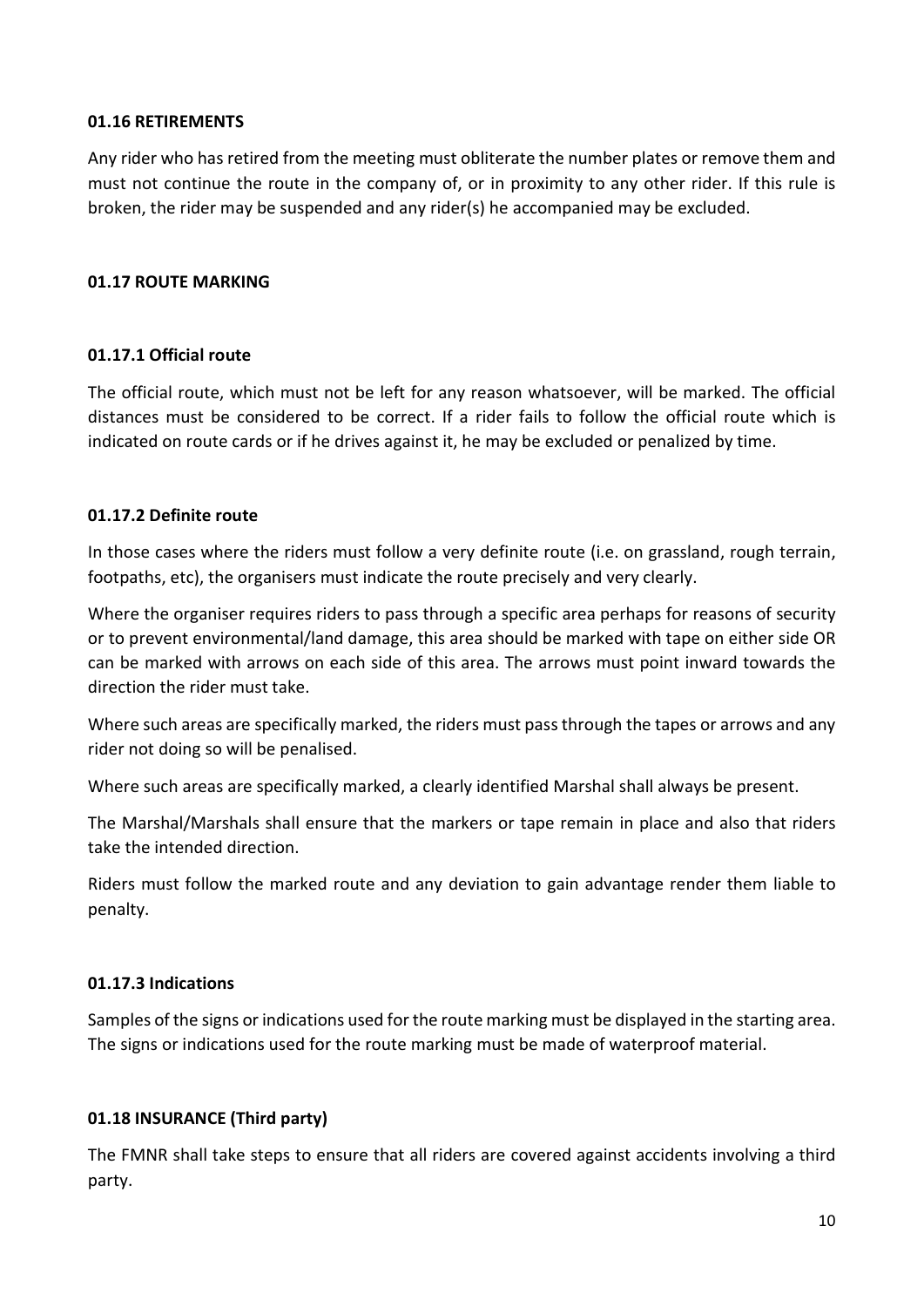## 01.19 IMPASSABLE SECTIONS

If, in the course of the meeting, the Clerk of the Course decides that a section of the course has become impassable or that its condition is such that it cannot be negotiated without outside assistance, he may take the entire section which is impassable, before reaching the following time check, out of the meeting and adjust the points accordingly. The Jury will ratify this decision.

# 01.20 TIME CHECKS

The time checks will be indicated by white flags placed on both sides of the track, depending on the place at the time checks, 50 to 200 m before the time registration and the 2 yellow flags placed at the time registration on the transponder line. These flags will be placed so that they are at all times clearly visible to the riders.

The time checks without servicing and without assistance will be indicated by white flags with a black cross placed in the same way as the time checks.

Time checks will be set up:

At the exit of the starting area at the beginning of the race.

At the entrance to the paddock.

At intermediate points selected by the organiser and the location of which, together with the prescribed driving time between these check points, will be indicated on the route card; distances will be given in kilometres measured carefully and correctly.

In case of force majeure (e.g. worsening weather conditions) the Clerk of the Course may change the time schedule to one of the slower schedules immediately before the start or before each lap.

# 01.21 TIMEKEEPING

Timekeeping equipment must be handled under the supervision of an official timekeeper.

The organiser of events must ensure that they have appointed timekeepers who have satisfactory equipment and experience to carry out the timing of event. If Organisers can not meet these requirements, they will be obliged to appoint timekeepers from other Organisations or Federations who have the necessary expertise and have been approved by the appointed member of Commission.

In order to carry out his duties at European Championship a timekeeper must use:

### 01.21.1 At the special tests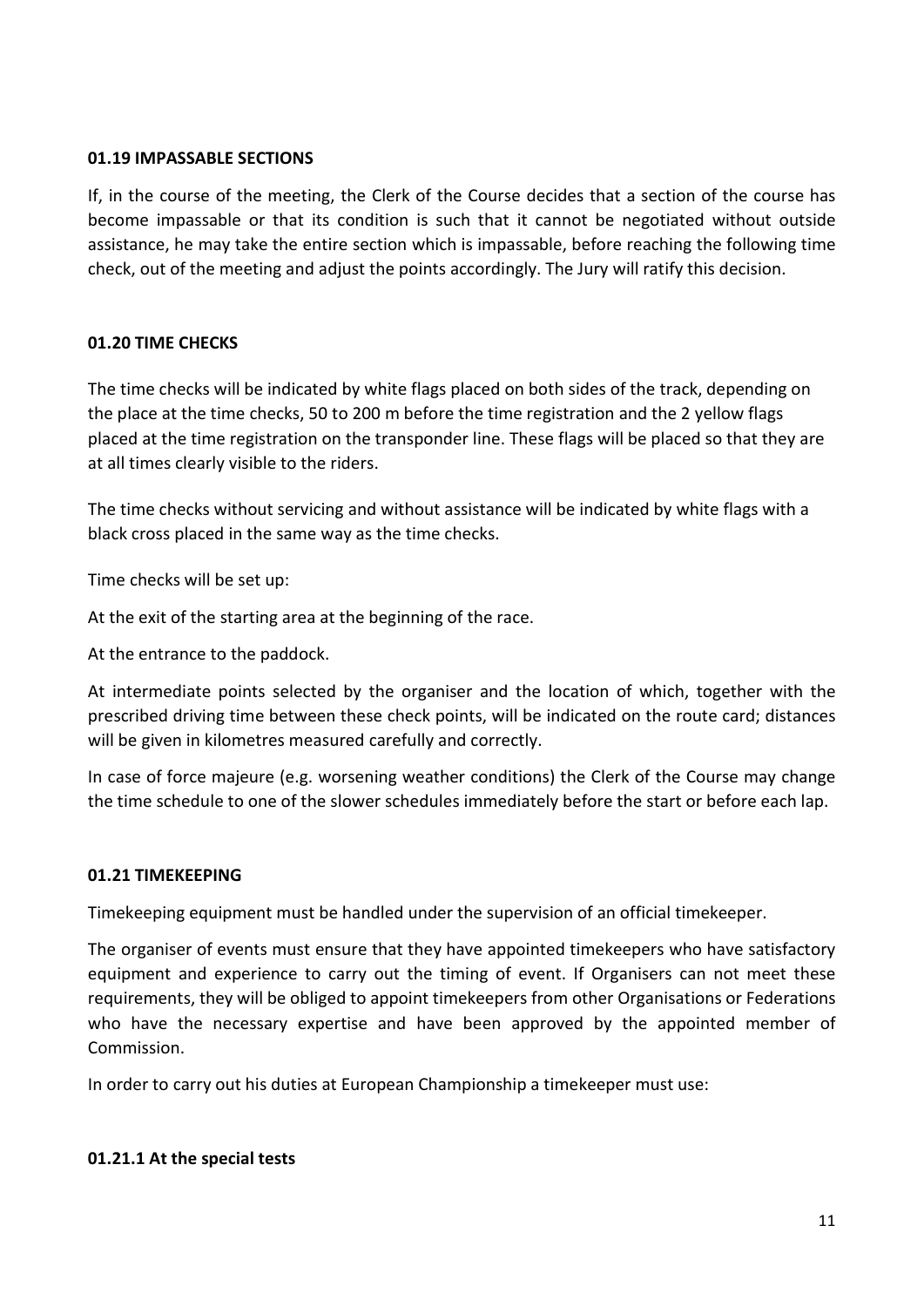An apparatus functioning automatically with a printer synchronised with the real time and registration time to 1/100 second. Photoelectric cells or transponder linked to the chronometer will activate the start and finish of the time.

The apparatus must be efficient and accurate to work under the conditions for which it is to be used.

A digital display panel, linked directly to the timekeeping system shall indicate the time registered by the rider as he crosses the finish line.

## 01.21.2 At the time checks

An apparatus functioning automatically with a printer synchronised with the real Time and registering time to second. Photoelectric cells or transponder linked to the chronometer is recomended.

The apparatus must be efficient and accurate to work under the conditions for which it is to be used.

A clock synchronised to the chronometer and placed at the yellow flag will indicate the time to the riders.

## 01.21.3 Reserve Chronometer

A timekeeper officiating at an international meeting must have at his disposal a reserve chronometer with the real time to check the readings of instruments being used. It is compulsory to have an independent timing back up timing system. JP must check this at the first meeting with organiser.

It is compulsory for the organizers to provide "live timing" on the web site which will be indicated in the Supplementary Regulations of each event.

### 01.21.4 Acceptance Timekeeping System

Riders must accept any type of Timekeeping system approved by the International Jury.

### 01.22 TIME CARDS AND ROUTE CARDS

### 01.21.1 General

Time cards and route cards for the race will be issued at the preliminary examination.

Riders will be responsible for getting their time cards marked at all time checks, and route checks. Time cards must be handed in at the end of the race or at the end of each lap.

Deliberate failure to do so will result in the rider's exclusion.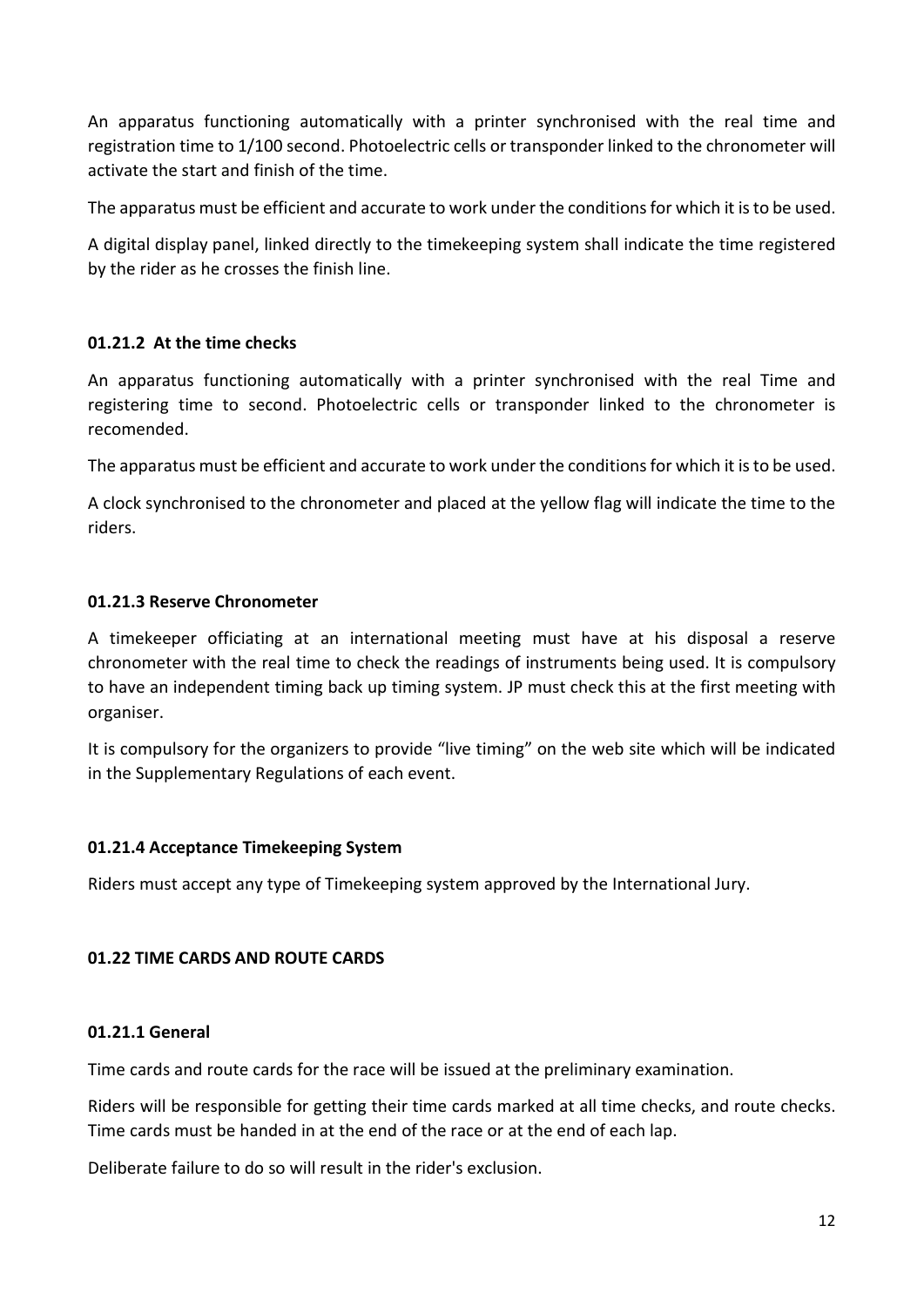It is also possible use other Time recording systems, that have been approved by the FIM Europe E-Bike Commission and written in the SR of the event.

If such a time recording system that has been approved does not require the use of Time cards, all penalties and references in relation to time cards and procedures etc will be determined accordingly the SR and the Jury decisions.

Time cards will show the prescribed running time for each section.

# 01.21.2 Fails in marked time check

Any rider who fails to get his time card marked at a time check, or intends to deceive the organisers by altering or obliterating any entry on his time card, or using another rider's card will be excluded.

# 01.21.3 Time card lost

Any rider who accidentally loses his time card must obtain another from the official in charge of the next time check. This new card must be used at that check point and at all the following checks.

# 01.21.4 Time check missed

A rider who misses a time check will be excluded.

# 01.22 INDICATION OF TIME CHECKS

The time checks will be indicated by white flags placed on both sides of the track 200 mt. before the control table and yellow flags placed 20 m before the control table. These flags will be placed so that they are at all times clearly visible to the riders.

The time checks without service and without assistance will be indicated by white flags with a black cross placed on both sides of the track 70 m before the control table and by yellow flags placed 20 m before the control table. These flags will be placed so that they are at all times clearly visible to the riders.

# 01.23 PROCEDURE AT TIME CHECKS

A time clock synchronised with the time check clock will be positioned at the yellow flag located 20 metres before the control table. After the rider has passed the yellow flag with his E-Bike he must immediately present his time card to the control table or on demand to an official.

The arrival time at the Time Check is the time the rider or the front wheel of his E-Bike has crossed the line marked by the 2 yellow flags.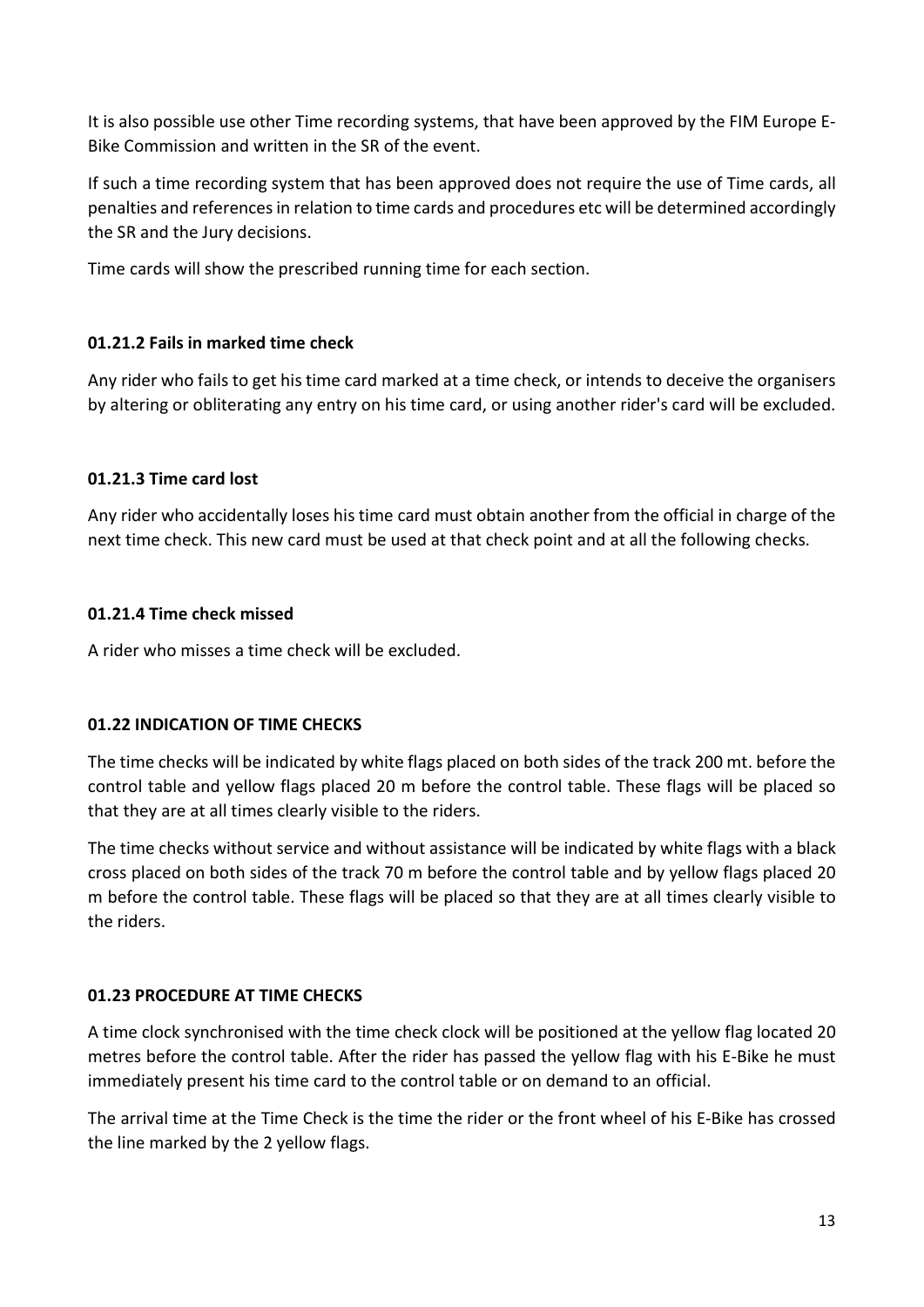Riders are forbidden to stop between the yellow flag and the control table and will be penalised for so doing, 1 minute in addition to any other time penalties.

A rider may pass the final time check at the entrance to the paddock before the scheduled time without penalty. At each time check, the organiser must keep a check list on which are inscribed, in chronological order, the numbers of the riders who pass as well as their times in hours and minutes. Pre-printed passage control lists, are not authorised. In case of dispute, the check list will be considered official.

# 01.24 CALCULATION OF TIME CHECK PENALTIES

Each section between time checks constitutes a test in itself. Riders who do not respect the time permitted between one time check and the next, will be penalised 1 minute per minute early or late arrival according to the time check clock.

# 01.25 TIME LIMIT

A rider who arrives at a time check more than 30 minutes (60 minutes for women class) after his original starting time for the race, including the time allowance for travel between each time check passed is automatically excluded. However, the rider may, under his own responsibility, continue in the event until the Jury takes the final decision.

# 01.26 CLAIMS TO SPECIAL TIME ALLOWANCE

If a rider can prove to the FIME Jury that he was delayed by abnormal circumstances beyond his control, such as a delay occasioned because he had to stop to render first aid in the case of a serious accident, an allowance may be granted. Alleged balking caused by another rider cannot be accepted as an abnormal circumstance. If after investigation the FIME Jury is satisfied that a rider stopped to assist a seriously injured rider in a Special Test, the FIME Jury may award a time to the rider who stopped. The FIME Jury may, at sole discretion give the rider a Special Test time that permits him to keep the same position scored in the end of the race without that special test. In addition, after an investigation, the FIME Jury could take the same action if they believe that an unexpected incident has occurred that the rider could not predict or control. These could be: track failure, track blockage due to unexpected construction faults, or other force majeure. However, this only applies if such an unexpected incident has also been reported by an Official on the Event.

# 01.27 ROUTE CHECKS

In addition to having his time card marked at all time checks, the rider must present his card for marking at any official route check. Such route checks, which may or may not be marked on the route card will be indicated by blue flags placed on either side of the road 200 metres before the route check. If the rider does not stop, he will be excluded. A rider without a stamp card must obtain one from the official in charge at the passage control.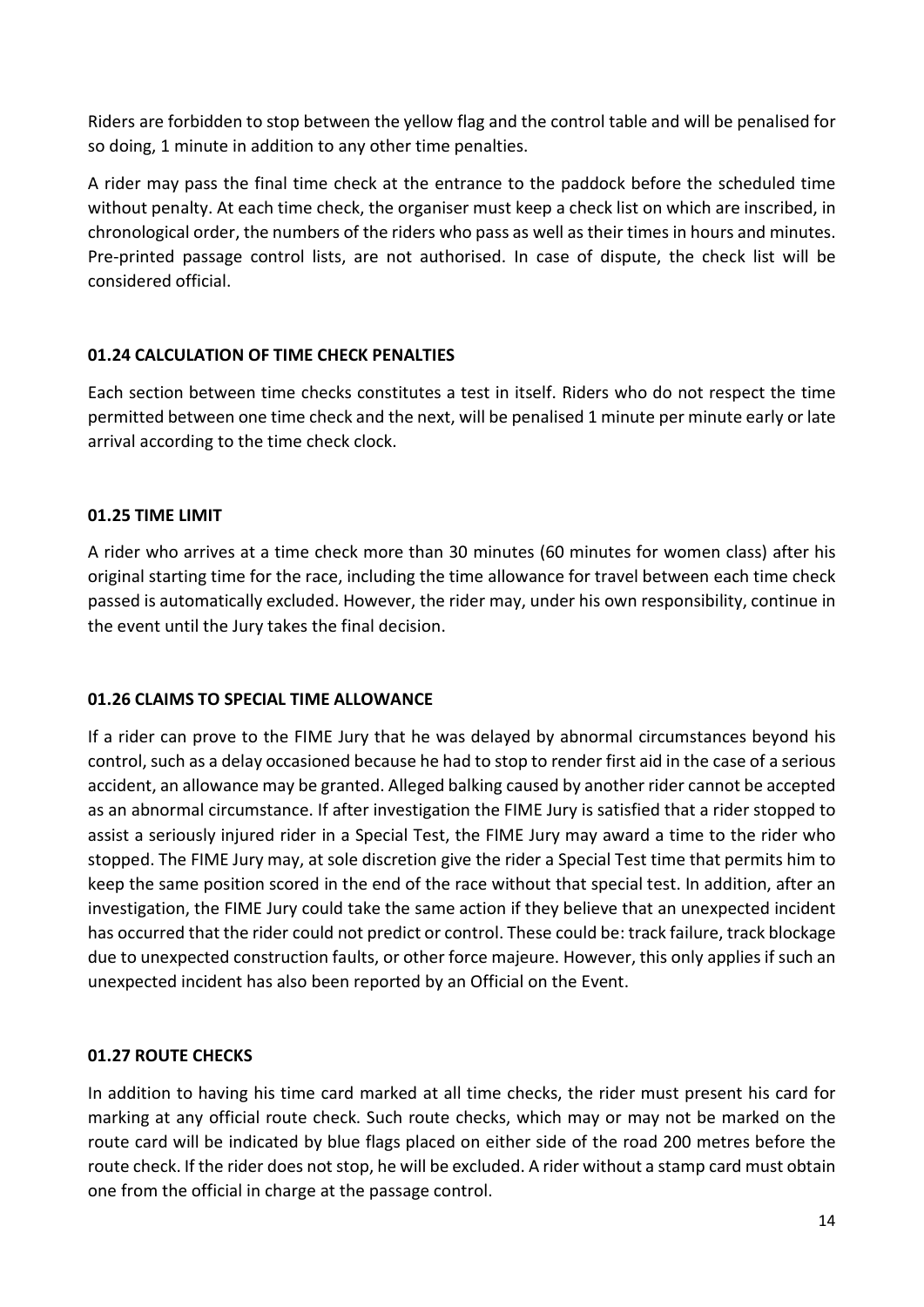At each route check, the organiser must keep a check list indicating the passage of each rider by number and in order of arrival note if possible the time the rider passes through.

Any rider who does not hand in a completed stamp card or whose passage is not recorded on each check list will be excluded.

# 01.28 SPECIAL TESTS

The special tests should be completely free of any riding tracks. If this is not the case the Jury can demand the Organiser to change the course. This is not easy for some organisers since they use training areas

The total time of special tests foreseen for the competition shall be at least 30 minutes.

The location and the length of the tests must be published 48 hours before they take place and must be marked not later than 24 hours before they will be needed.

The Jury must approve all tests.

In any case, a minimum of four tests per race must remain (with the exception of force majeure on the day of the event).

# 01.28.1 Enduro Tests

These tests shall be in a form of a Cross Country test. The distance for these tests should be minimum 3 km provided that the safety measures described in the rules are strictly observed. Under no circumstances will the location of these tests be secret.

The riders will have the possibility to get to know the test in advance by walking around it. They will be timed during the consecutive laps. No practising will be allowed and the penalty for practising is exclusion.

Enduro tests laid out as a Cross style test can be timed during the first lap, unless if the jury decides that this might be dangerous and that should be timed during the second lap.

# 01.29 START OF A SPECIAL TESTS

The start of a special test must be marked with a "start" sign and the end with a "finish" sign, and the course itself marked. A white starting line will be marked on the ground and the start signal will be given by the timekeeper or some other official appointed for this purpose or by means of a signalling instrument (e.g. semaphore).

The time of the special test is registered when the rider crosses the finish.

Stop prohibition for riders at the exit of the speed-test. The riders may only stop after having crossed a line posed 30 meters after the test's finish. The 30 metres' line must be clearly marked.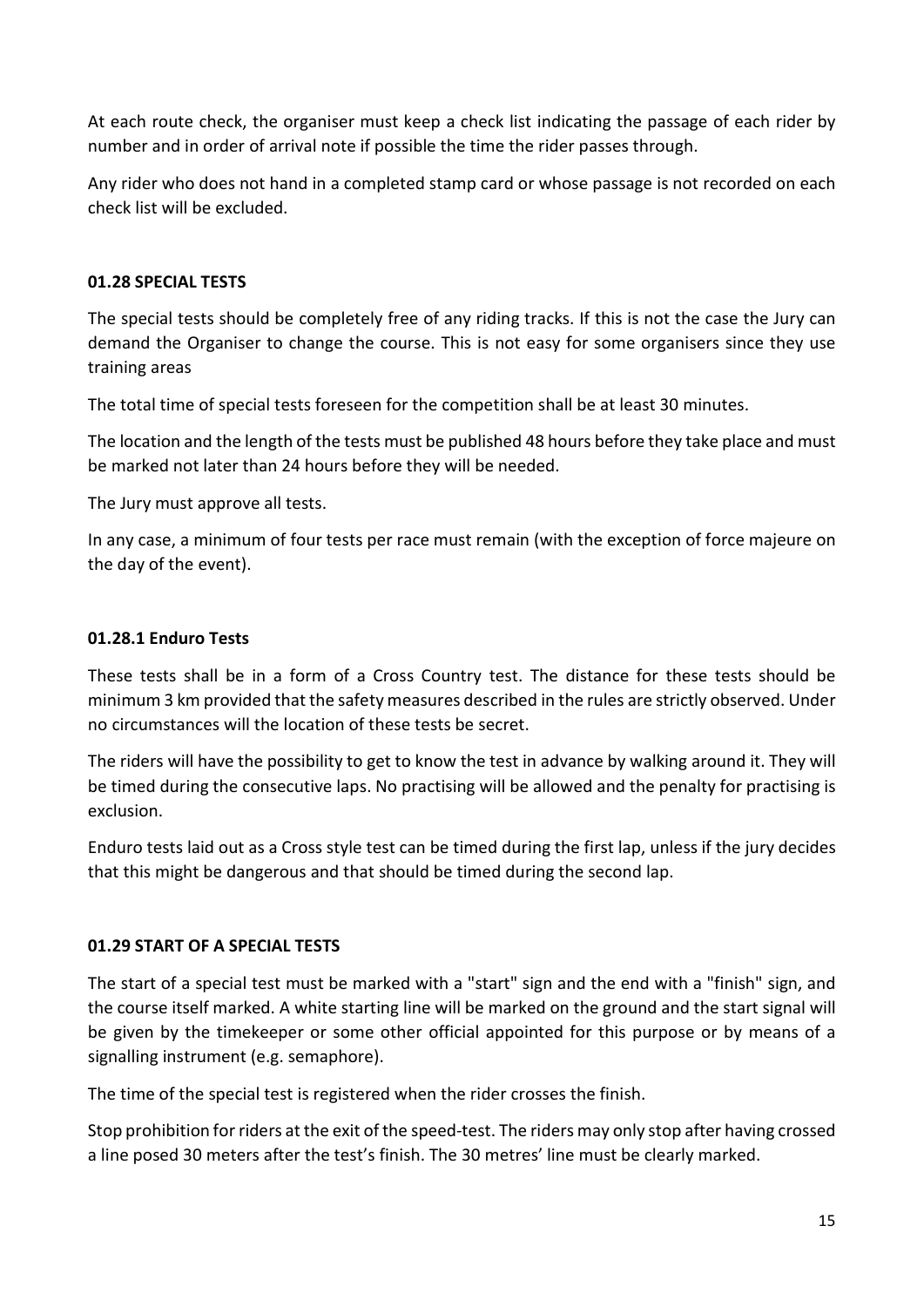### 01.30 LIST OF PENALTIES

#### 01.30.1 Time

- Not crossing the starting line within one minute after the starting signal has been given: 10 Seconds

- For every minute late in arrival at start line: 1 minute
- Stopping between yellow flag and control table at time check: 1 minute
- Late or early arrival at a time check. For every full minute: 1 minute per minute
- Enduro tests Timed to: 1/100 sec.

- Involuntary exit from the route of the test and not returning to the place from where the exit was made: 3 minutes added to the time made by the rider.

# 01.30.2 Disqualification (or other penalties given as provided for in the FIM Europe Disciplinary and Arbitration Code).

- Missing marking, or official substitute marking.
- Behaving contrary to the Sporting Code in the paddock
- Being more than 15 minutes late at the start
- Being accompanied by another rider (01.29).
- Driving outside the marked route; driving in the wrong direction, not observing the marked route
- Altering a time card and/or punch card or using another rider's card
- Missing a time check
- Late arrival at a time check exceeding 30 min. after original starting time
- Missing or not stopping at a route check
- Practising on the course of special tests
- Voluntary leave the test course or short-cuts the track

#### 01.31 ACCEPTANCE OF OFFICIAL DECISIONS

Every rider must accept all official results measurements, distances and decisions, and authorises the organisers to publish them in the manner they see fit. He also agrees that any advertising he publishes in connection with the competition, or is published in his name, will be true, accurate and not misleading. The rider also consents not to publish any advertising concerning the results until the official results have been issued by the organiser, and that in the event of any alteration in the